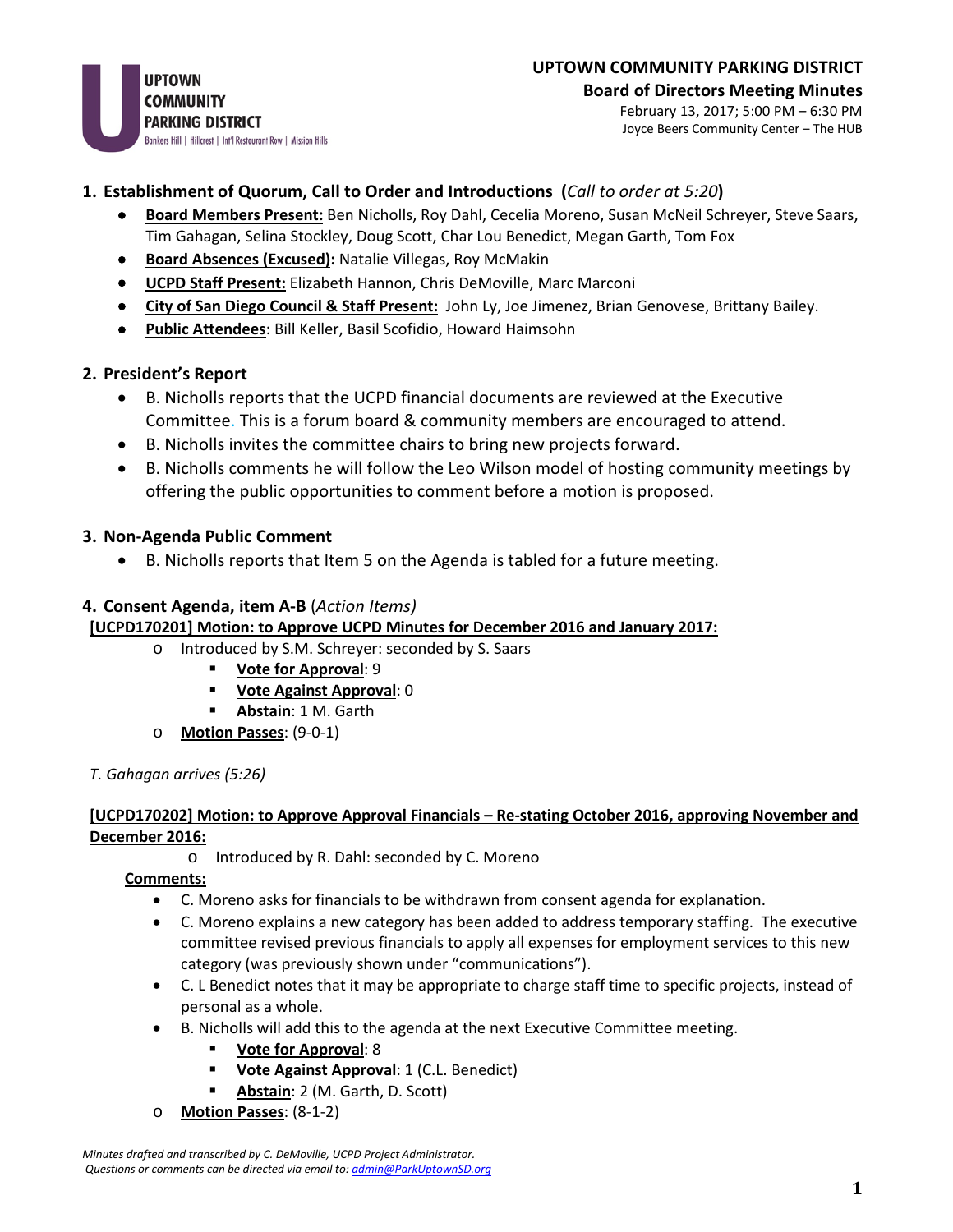

## **UPTOWN COMMUNITY PARKING DISTRICT**

**Board of Directors Meeting Minutes** February 13, 2017; 5:00 PM – 6:30 PM Joyce Beers Community Center – The HUB

### **5. HBA Nomination for Hillcrest Business Seat on UCPD Board** *(Action Item)*

• The candidate withdrew from nomination

### **6. City of San Diego University Ave Bike-Lane Project** *(Action Item)*

- B. Genovese reviews the overall scope, history, and phases of the SANDAG bikeway project. He reviews the SANDAG Board's decision to drop the bikeway segment from  $1<sup>st</sup>$ Ave to 9<sup>th</sup> Ave. The Uptown Community planning group asked the city to adapt some roads in order to complete the gap from the SANDAG bikeway. He specifies that this City project only addresses the gap from 5<sup>th</sup> Ave to 9<sup>th</sup> Ave then continues along University to Park Blvd. This will be implemented as the City finishes street resurfacing on University Ave. between those blocks.
- B. Genovese notes that this project will require removing some on-street parking along University Ave.
- C. Moreno asks if the bike lane will be on both sides of the street, and are both sides part of this specific project.
	- o B. Genovese answers that yes, this bike lane will be on both sides of University Ave.
- S. Saars asks the width of the current lanes.
	- o B. Genovese answers the existing travel lanes are around 11 feet.
- C. Moreno asks about the width on the south side of the proposed bike lane  $(5<sup>th</sup>-6<sup>th</sup> Ave)$ .
	- o B. Genovese answers the bike lane is 5 feet wide on south side, and 6 feet wide on the north side.
- C. Moreno asks for clarity regarding whether or not city buses will need to turn through the bike lane.
	- o B. Genovese answers yes, this will be required but it is standard operation.
- C. Moreno and S. M. Schreyer note this specific intersection ( $5<sup>th</sup>$  at University) is frequently congested.
- S. Saars asks if B. Genovese has specific usage counts for this intersection.
	- o B. Genovese answers he does not have those numbers.
- B. Genovese comments that between  $7<sup>th</sup>$  and  $8<sup>th</sup>$  Ave the City will remove 4 parking spots on the north side and 5 on the south side of University Ave. He notes all parking will be removed from 6<sup>th</sup> Avenue to Vermont St. He also identifies the specific places where parking could be angled in order to offset parking losses.
- B. Nicholls asks B. Genovese for the specific number of parking gains.
- B. Genovese answers this project will add 14 new parking space on  $8<sup>th</sup>$  Ave.
- C. Moreno asks how many spots will be added on 7<sup>th</sup> Ave.
	- $\circ$  B. Genovese responds there will be no net gains on 7<sup>th</sup> Ave.
- S. M. Schreyer asks if they considered both head in parking changes and angled parking changes.
	- $\circ$  B. Genovese answers driveway locations along 7<sup>th</sup> Ave present a problem, but they looked at all possible solutions to add parking.
- C. Moreno asks J. Jimenez if 7<sup>th</sup> Ave is in the meter zone currently under city ordinance.
	- o J. Jimenez answers yes, according to research conducted by E. Hannon and M. Marconi, an ordinance for parking meters on 7<sup>th</sup> Ave currently exists.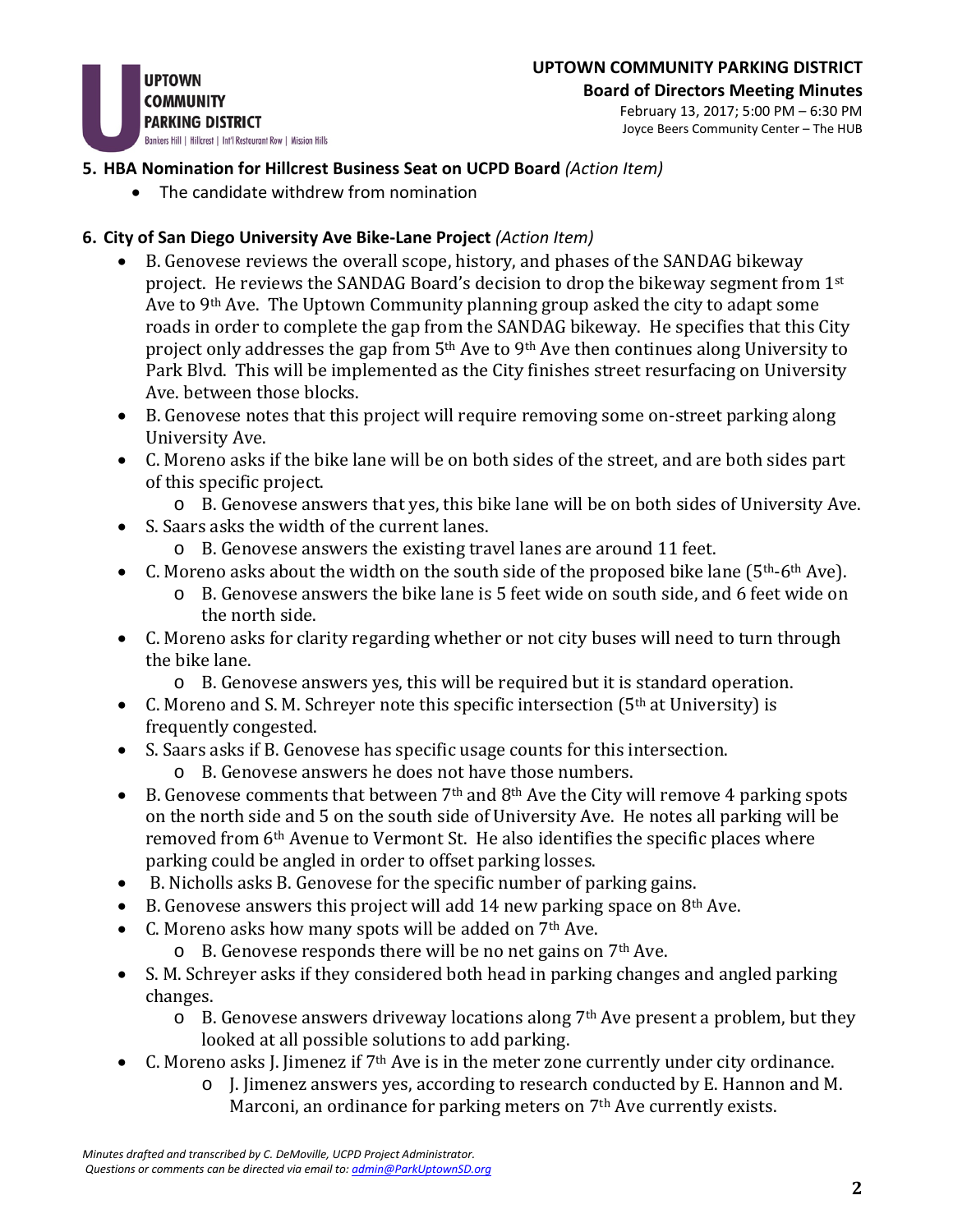- **UPTOWN COMMUNITY PARKING DISTRICT** Bankers Hill | Hillcrest | Int'l Restaurant Row | Mission Hills
	- B. Genovese clarifies he is not currently addressing parking meters, and all parking spaces and meter decisions will need to be made by the UCPD board and J. Jimenez.
	- B. Genovese notes the geometry of the bridge crossing CA-163 along University Ave is very narrow and will require the bike lane to be shared with cars in that location. He also notes this portion of the bridge is controlled by CALTRANS and will require a permit to change.
	- B. Genovese notes on  $10<sup>th</sup>$  Ave there is a gain of 8 new parking spaces.
		- o S. Saars states there will be 7 parking spaces removed from the front of ACE Hardware.
	- B. Genovese specifies this will be the last removal of parking caused by this project, as east of this location the roads are wide enough to accommodate the proposed bike lane.
	- B. Genovese reviews the directive from the council and mayor's office to offset the 29 parking spaces that would be lost with this project by angling parking near the University project along Essex St., 8th, 9th and 10th Ave.
	- B. Nicholls asks B. Genovese to clarify the net gain made by this directive o B. Genovese answers the total spaces added will be 24.
	- B. Nicholls asks for public comment on this project.

# PUBLIC COMMENTS

- H. Haimsohn of Lawrence Furniture comments that instead of saying they're removing three spots, it would be more appropriate for the City to say they are taking three more spots, as there has been a continuous loss of parking in front of his business. He thinks this isn't a well thought out project and the only way this is a safe bike lane is if bikes don't use it. He also questions the fair tradeoff for business owners. What is equitable to business parking needs vs the benefit trade off of building a dedicated bike lane. He commutes along 4th and 5th Avenues and rarely sees more than 1 or 2 bikes a day along lanes painted on 4<sup>th</sup> and 5<sup>th</sup> Avenues.
- B. Scofidio of Freelance Salon mentions there are close to 60 to 80 salons in Hillcrest that see a low end of about 3,700 visitors each week. He feels the new parking space locations don't correlate to the lost spaces; and he rarely sees people riding bikes for hair appointments. He also notes many salon services last longer than two hours and adding more parking meters will have a negative impact on these businesses.

## UCPD BOARD COMMENTS

- C. Moreno notes that despite early enthusiasm, she can't support this project as it only adds a minimal amount of spaces.
- S.M. Schreyer shares the salon service usage count presented by B. Scofidio is likely low. She is concerned about loss of parking in front of ACE Hardware. She believes the City needs to have a better understanding of challenges in the community before taking action on this proposal.
- B. Nicholls comments that the Hillcrest Business Association (HBA) has been working to get the best bike lanes possible and the HBA focused on the principle that if the City takes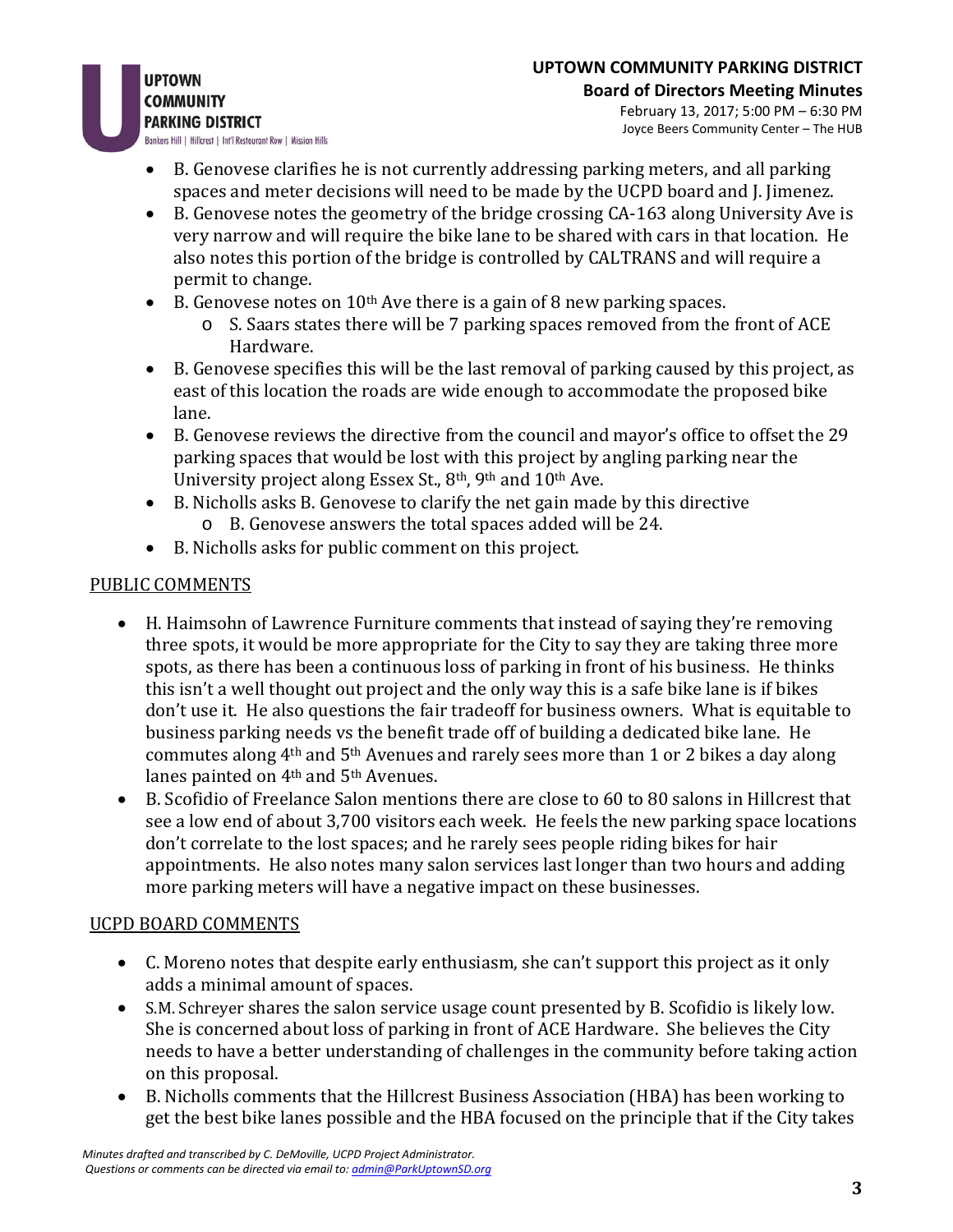**UPTOWN COMMUNITY PARKING DISTRICT** Bankers Hill | Hillcrest | Int'l Restaurant Row | Mission Hills

> a space, then they should add a space nearby. He identifies with H. Haimsohn and feels badly that his business parking has been repurposed by the City for bus and bike lanes. During the time he has been with the Parking District he has been working to get parking for those residents on Essex St. The 24 parking spaces that will be added to the neighborhood will be appreciated by all.

- T. Gahagan comments that he identifies with audiences concerns and appreciates this attempt to mitigate parking loss.
- R. Dahl notes the SANDAG bike lane will probably occur whether this project moves forward or not. SANDAG won't answer question and can't do their bikeway without the loss of parking in front of ACE Hardware. He points out the proposed pop out on Vermont & Essex St. and notes that while SANDAG won't build this, it would be nice to at least mark it out so cars can't go into that spot. This would be a great addition for pedestrian safety.
- S. Saars comments that he gets the purpose of the bike way, however taking away significant parking spaces off University Ave will add stress to business blocks currently half or fully vacant. As a resident he is concerned this project will push all business parking into residential spaces and this will sacrifice the entire core area. This is not solving the problem, and these two bottlenecks are a big problem. He sees two issuestwo dangerous bottlenecks where bikes will be sharing lanes with cars, and pushing business customers into the residential areas. ACE Hardware and Lawrence Furniture are anchor stores keeping other stores open. Unless the City can add more spots he can't support this project.
- S Stockley wonders at what point a fatality is acceptable. She thinks this is a dangerous project and she can't support this due to safety concerns.
- M. Garth feels similarly to S. Stockley. She wonders if bike riders at large support shared traffic lanes. She is also concerned about the loss of parking spaces along University Ave.
- C.L. Benedict wonders why this is an action item?
	- o B. Nicholls answers the UCPD Board has the opportunity to make a motion regarding this project.
	- o C.L. Benedict is concerned that this moves business parking to residential neighborhoods, and this may lead to a residential parking permit program in the future. She appreciates the efforts made by the City, but doesn't support the project.
- D. Scott tends to park below University Ave when he goes to Hillcrest. If the biking community supports this, has had input and are comfortable with this configuration, then he's okay with the project moving forward.
- T. Fox supports business on University Ave, east of Ace Hardware and notes those businesses rely on street parking. He comments that in 3 to 5 years, there will be a need to add residential spaces and business spaces. This need is going to be exacerbated by these parking losses. He sees a need for the proposed residential spaces while leaving the current business spaces intact.
- B. Nicholls asks if anyone is interested in making a Motion.
- S. Saars asks if this project will actually only add 24 angled spaces?
	- o B. Genovese answers that E. Hannon has been asked to address the group regarding other locations UCPD staff has identified for potential parking gains.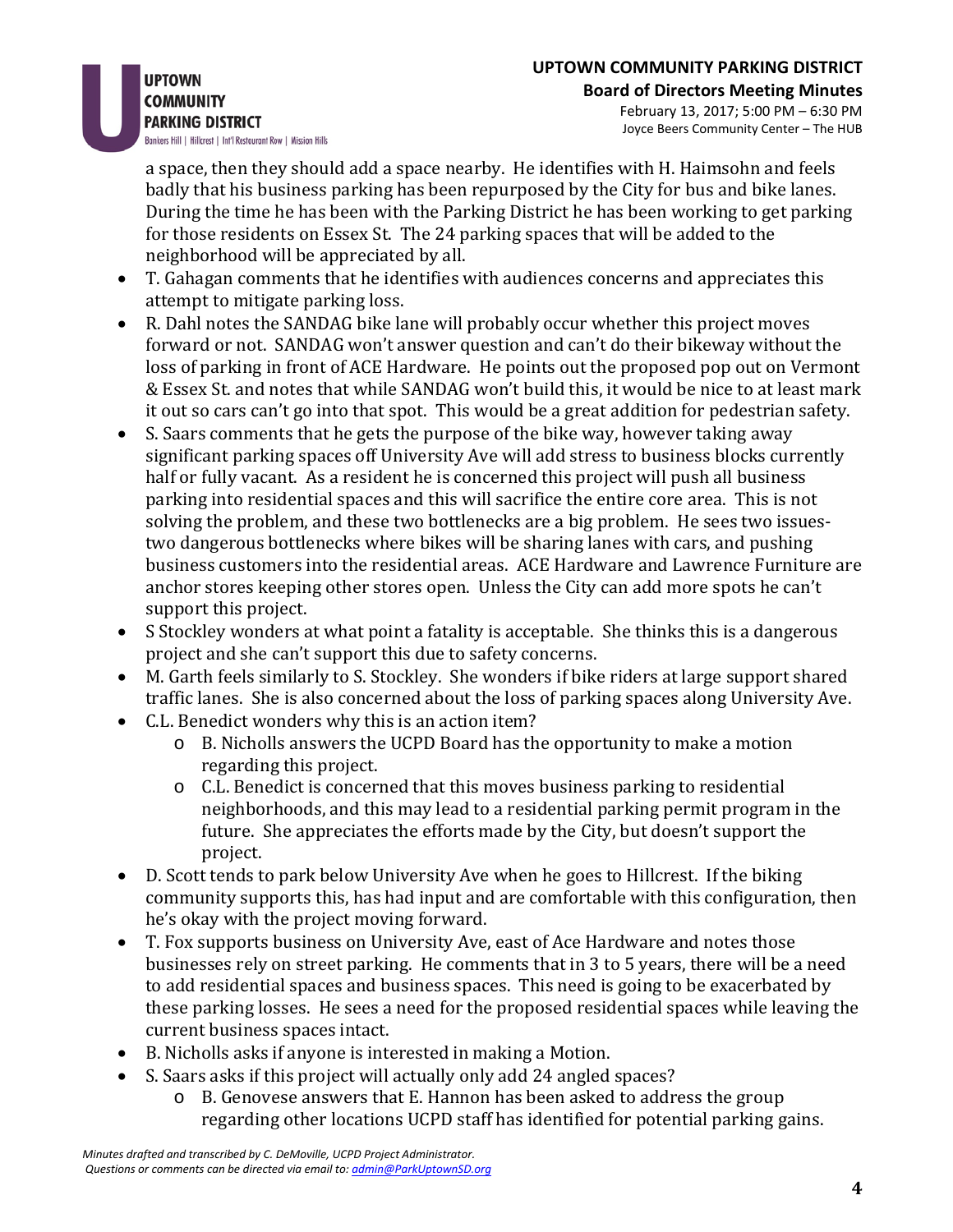**UPTOWN COMMUNITY PARKING DISTRICT** Bankers Hill | Hillcrest | Int'l Restaurant Row | Mission Hills

#### **Board of Directors Meeting Minutes** February 13, 2017; 5:00 PM – 6:30 PM Joyce Beers Community Center – The HUB

- S. Saars comments that he can't support this project as businesses located along University Ave in Hillcrest will be affected right away. He believes City Council and Mayor's staff need to help us add new spaces before this project moves forward.
- R. Dahl supports these added spaces and believes that UCPD can approve this project with the caveat in the Motion that the City assists UCPD in capturing new parking gains that have already been identified.
- C. Moreno responds that those spaces have been identified for over 3 years and the City has failed to prioritize adding them.
- B. Nicholls comments that it sounds like this item is not ready for consideration, and that he was reluctant to add it to the agenda.
- J. Ly of the mayor's office notes that he previously expressed to E. Hannon that the mayor's office is committed to evaluating parking gains that can be made in other locations around Hillcrest. He emphasizes the City needs to verify whether or not the streets can handle these new spaces and begin to petition the residents for approval. He verbally commits to make sure this gets investigated.
	- o C. Moreno asks when they will begin this investigation.
	- o J. Ly answers that he can't commit to a specific date, but it will happen during the 2017 calendar year.
- B. Bailey of Council Member Chris Ward's office states the Councilmember recognizes how this will impact the Uptown community. Their office has had conversations with E. Hannon and mayor's office, and they have requested implementing these additional spaces as a priority. Tying the two (city and UCPD additional) angled parking projects together may be a mistake when the opportunity exists for a net gain in parking now.
- S. Saars wants commitment for more spaces before saying yes, but is willing to make a motion to put this back on the committee agenda.
- E Hannon comments that notifications to the community regarding the changes to these parking spaces along 8th, 10th and Essex St. have already been distributed by the city. She asks B. Genovese to clarify the timeframe.
- B. Genovese comments that the necessary notices seeking community input on these changes have been mailed and that his office is waiting for community feedback.
- S. Saars asks if the entire Uptown district has been notified.
- B. Genovese answers no, notifications are only sent to residents adjacent to these parking changes.
- B. Nicholls asks if anyone would like to make a motion.

(*No Motion offered, B. Nicholls calls the next item*)

# **7. Neighborhood Association Parking Project Program (NAPP)***(Action Item)*

- B. Nicholls reviews a drat letter to the city expressing his desire to revisit the UCPD offering a NAPP program to associations in Uptown.
- T. Gahagan wonders how this is different than what UCPD does already.
	- o BN responds that with the downtown program the subcontracting occurs as part of the budget process, not as part of the bidding process. He notes that the City continues to see a difference between Downtown and Uptown.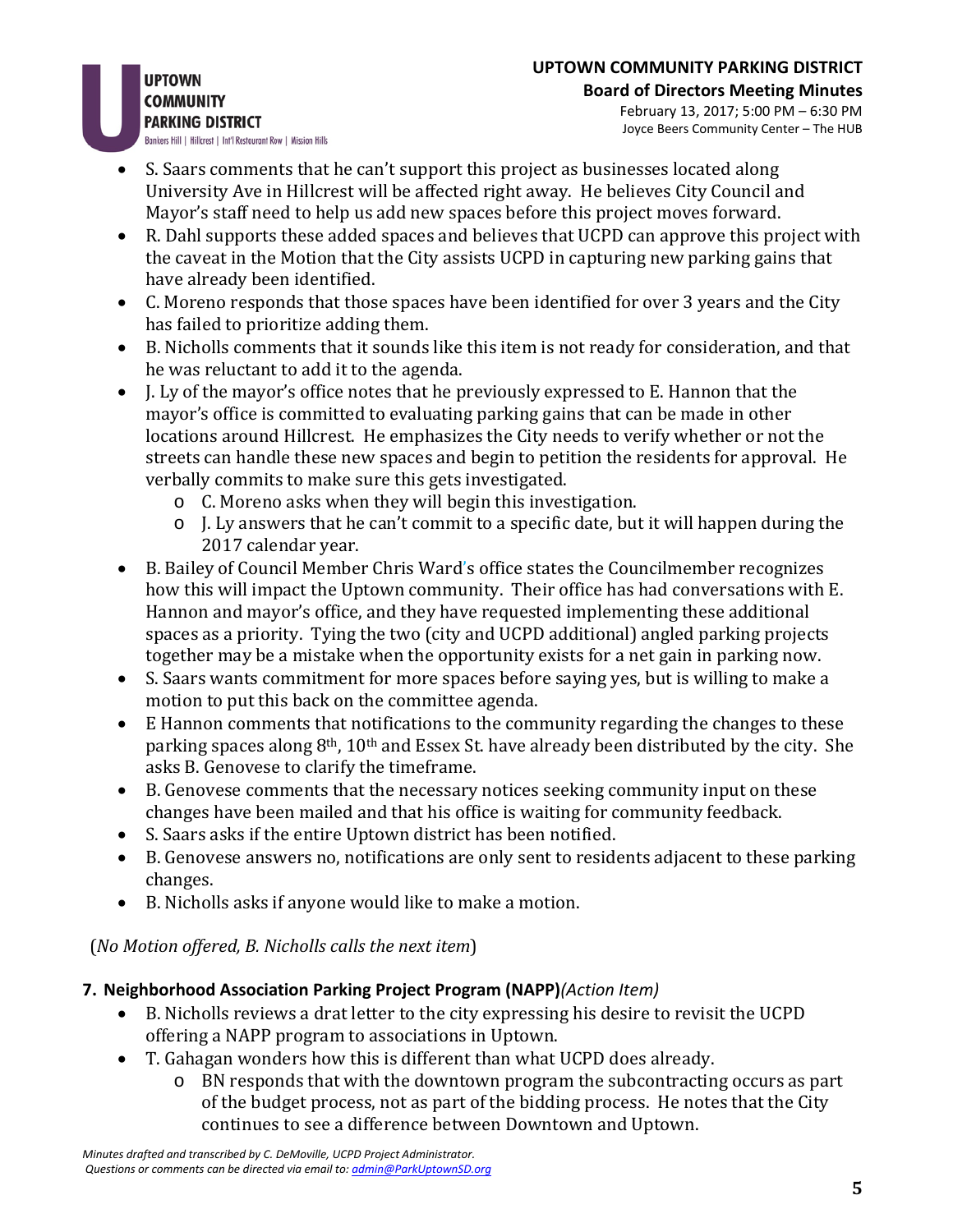

# **UPTOWN COMMUNITY PARKING DISTRICT**

**Board of Directors Meeting Minutes** February 13, 2017; 5:00 PM – 6:30 PM Joyce Beers Community Center – The HUB

### PUBLIC COMMENTS

• B. Keller comments that this program worked very well in Little Italy.

### UCPD BOARD COMMENTS

- C. Moreno is enthusiastic about this program.
- S. M. Schreyer notes she spent time developing this program last year and believes the changes at the City present an opportunity to gain approval.
- B. Nicholls mentions the City needs to develop this in Uptown to match what has been a successful program in Downtown, and he sees this as a way UCPD can successfully leverage resources.
- R. Dahl notes he was involved with the subcommittee (last year) responsible for developing this program and he considers it well thought out.
- S. Saars, S. Stockley, and M. Garth all offer support.
- C.L. Benedict is concerned there is no Business Improvement District (BID) in Bankers Hill. She asks if other organizations will have access to this program. She doesn't object to the idea, just management of projects and BIDs, but she does support sending a letter.
- D. Scott has concerns for how UCPD would monitor these subcontractors.
- T. Fox asks if this is in conjunction with a Maintenance Assessment District (MAD)
	- o B. Nicholls answers it can be in conjunction with any neighborhood organization that applies for consideration to the full UCPD board.
- T. Fox comments that MAD's are difficult for some communities to get off the ground, and asks if this could help those communities with that process?
	- o B. Nicholls answers these are appropriate uses for this program.
- T. Fox supports this letter.
- E. Hannon suggests in addition to Chris Ward this letter should also be sent to senior management in Economic Development.
- D. Scott asks what qualifications an applicant would need to meet to apply.<br>
o B. Nicholls responds UCPD would work with the council office to det
	- B. Nicholls responds UCPD would work with the council office to determine what is acceptable.
- R. Dahl notes that the original committee motion was restricted to BIDs; however city council could add more definition. He comments the initial concern was how a community without a BID like Bankers Hill would access this program, and UCPD would need to work with the City to develop the details.

### **[UCPD170203] Motion: to Approve Sending the NAPP Project Program letter to the San Diego City Council for Consideration:**

- o Introduced by R. Dahl: seconded by C. Moreno<br> **Vote for Approval: UNANIMOUS** 
	- **Vote for Approval**: UNANIMOUS
	- **Vote Against Approval**: 0
	- **Abstain**: 0
- o **Motion Passes**: (11-0-0)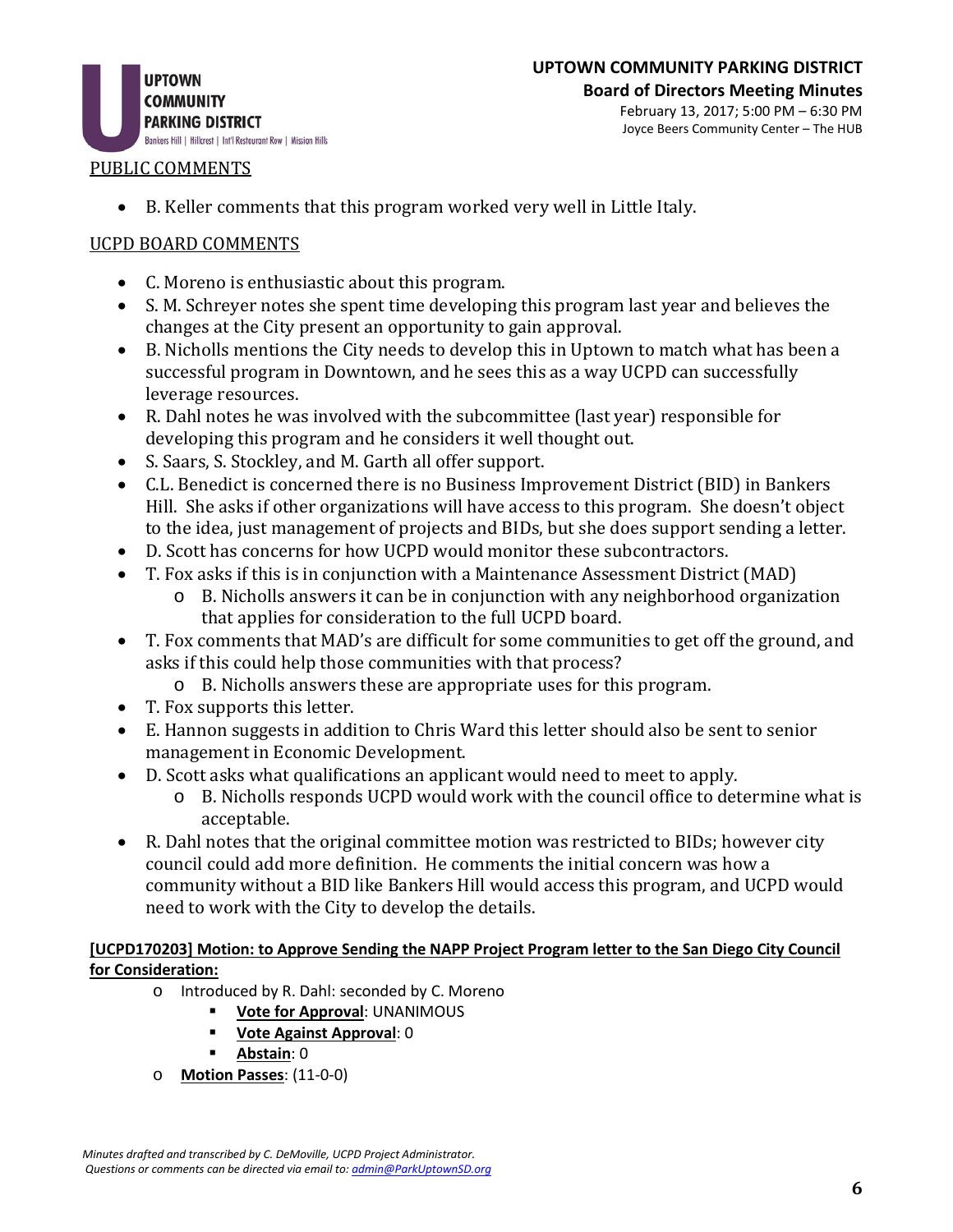**UPTOWN COMMUNITY PARKING DISTRICT** Bankers Hill | Hillcrest | Int'l Restaurant Row | Mission Hills

#### **Board of Directors Meeting Minutes** February 13, 2017; 5:00 PM – 6:30 PM Joyce Beers Community Center – The HUB

## **8. Bankers Hill Internship Program** *(Action Item)*

- C. DeMoville presents a memo stating the Bankers Hill Neighborhood Parking Committee (BHNPC) recently passed a motion [BH170202] supporting this program's development. He mentions this was an idea C. L. Benedict had while interacting with a group of UCSD students who attended a Bankers Hill Community Group meeting.
- T. Fox mentions this was discussed at the last BHNPC meeting, and the committee identified some projects ready for an intern. The interns would participate in data collection and other projects with a direct correlation to their major.
- C.L. Benedict notes the BHNPC could use help moving projects forward, and this would be a great way to supplement staffing costs.
- T. Gahagan comments staff seemed ambivalent towards interns when this type of program was brought up before.
- E. Hannon responds that several projects have been identified in Bankers Hill, and she would encourage Hillcrest to do the same if they want an intern.
- B. Nicholls notes many interns are now paid and any expenses would be the responsibility of Bankers Hill.
- S. M. Schreyer is happy to support her Alma Mater in the internship work.

### **[UCPD 170204] Motion: to Approve Developing an Internship Program for the Bankers Hill Neighborhood Parking Committee during the summer of 2017:**

- o Introduced by C. L. Benedict: seconded by B. Nicholls
	- **Vote for Approval**: UNANIMOUS
	- **Vote Against Approval**: 0
	- **Abstain**: 0
- o **Motion Passes**: (11-0-0)

## **9. Hillcrest Update** *(Information Item)*

- M. Marconi presents a general overview and update of current projects being launched in Hillcrest including the Hillcrest Lunch Loop kickoff, the time limited parking enforcement shift, and the installation of new parking meters.
- J. Jimenez comments that work orders for the enforcement shift have been submitted. He also notes that a second batch of work orders for meter install, including on West Washington between Brant and Dove in Mission Hills, will be submitted this week. His intention is to have all this done by the end of March 2017.

## **10. COO Report** *(Information Items)*

- E. Hannon comments on an opportunity for new valet podiums in Hillcrest and International Restaurant Row. She will have staff follow up to get these installed. She recently met with Councilmember Chris Ward who requested that UCPD message parking improvement projects comprehensively. She reviews current projects underway including the Hillcrest meter initiative developed to encourage turnover in the business core where spaces are being lost to the bike lane project. She recommends the UCPD consider having metered zones that are already under an existing ordinance expedited by requesting the city accept 2016 UCPD turnover and occupancy studies.
	- o T. Gahagan asks if this is tied in with the bike route.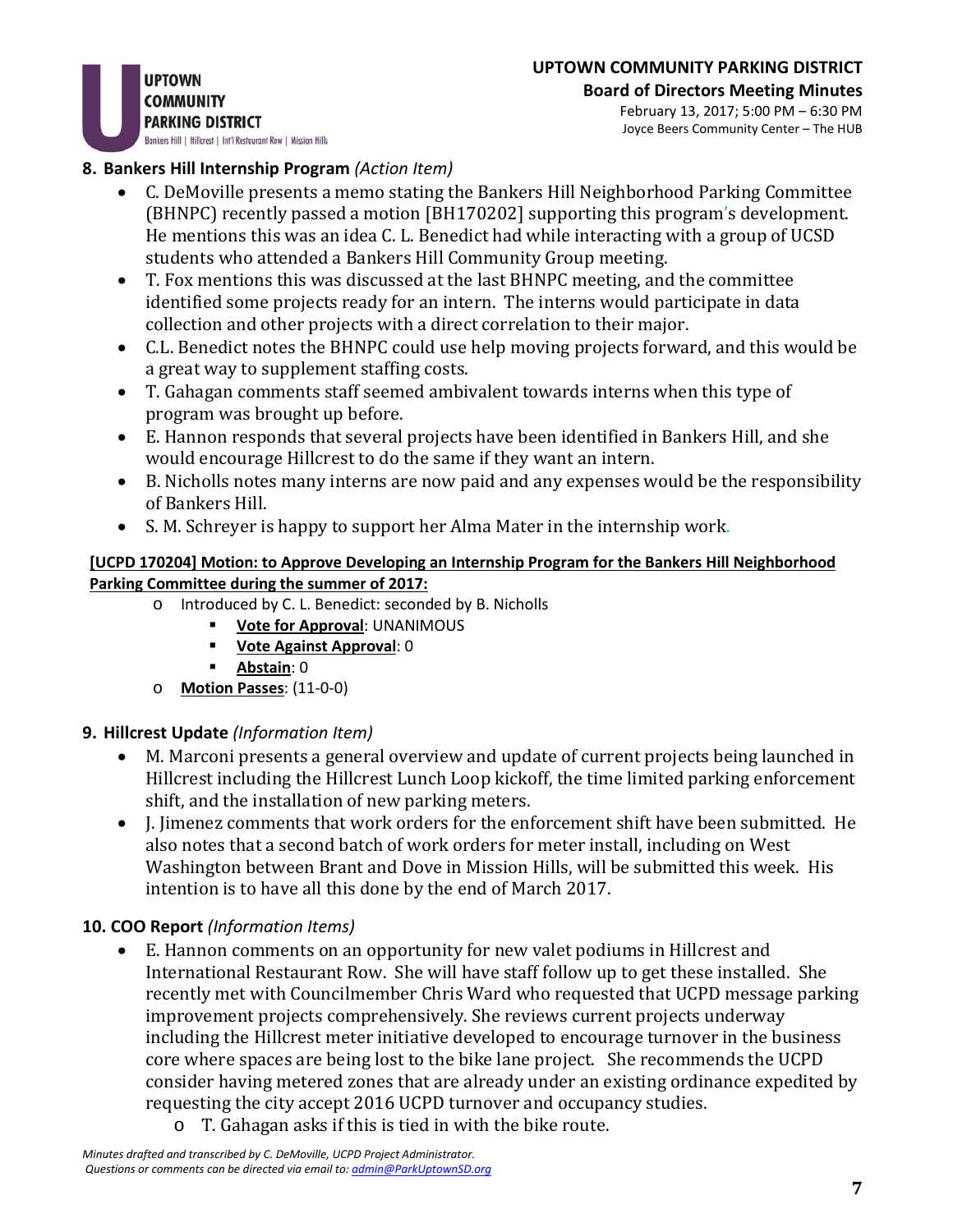

- $\circ$  E. Hannon responds no, I. Ly of the mayor's office promised to get these moving but the two items are likely to be implemented separately. She will ask the city to use UCPD studies. She also encourages B. Scofidio to attend Hillcrest Parking Committee meetings to discuss things that may help, and mentions in Bankers Hill staff have already begun to look at comprehensive parking strategies.
- T. Gahagan asks B. Bailey to clarify C. Wards request to message comprehensive parking projects.
	- o B. Bailey responds her office is enthusiastic about UCPD projects but asks residents and business needs be considered.

# **11. Annual Report, FY18 Budget & Action Plan Process** *(Information Item)*

- E. Hannon notes J. Jimenez sent over revenue allocation for FY18 being \$684,140. She has asked him to review administrative amounts that are taken out before the UCPD split and notes this is essentially the same amount for the past three years and would expect revenue to be higher. The budget needs to be finalized at the March 13<sup>th</sup> board meeting, per the City's request.
- C.L. Benedict comments that UCPD initiated smart meters 18 months ago, and she wonders if we should allocate revenue by smart meters data.
	- o E. Hannon responds this process is up for review every 5 years and the current revue share percentages are educated guesses based on FY11 or 12.
	- o B. Nicholls would like to add this to the Executive Committee agenda to discuss and have budgets passed at the March 2017 UCPD BOD meeting.
- T. Gahagan asks if last year's figure has been justified.
	- o E. Hannon answers J. Jimenez is working with comptroller and treasurer's office to reconcile, but she hasn't seen (a reconciliation of revue and expense estimates) in the last 3 years.
- T. Gahagan thinks it's heinous that the City continues this estimation practice.
- E. Hannon is working with J. Jimenez to develop processes so UCPD can have a better understanding of administrative cost before the split, and how the city spends money on behalf of the parking district.
- C. Moreno wonders why UCPD is required to present a budget considering how convoluted this process is.

## **12. City Report** *(Information Items)*

• J. Jimenez comments everything in his report has already been addressed.

## **13. Neighborhood Committee Updates** *(Information Items)*

- D. Scott notes the BHNPC conducted neighborhood outreach and was able to connect with over 50 people at a community group meeting.
- S. Stockley notes a recent pedestrian fatality and comments there are many dangerous curbs and crossings in International Restaurant Row.

ADJOURN